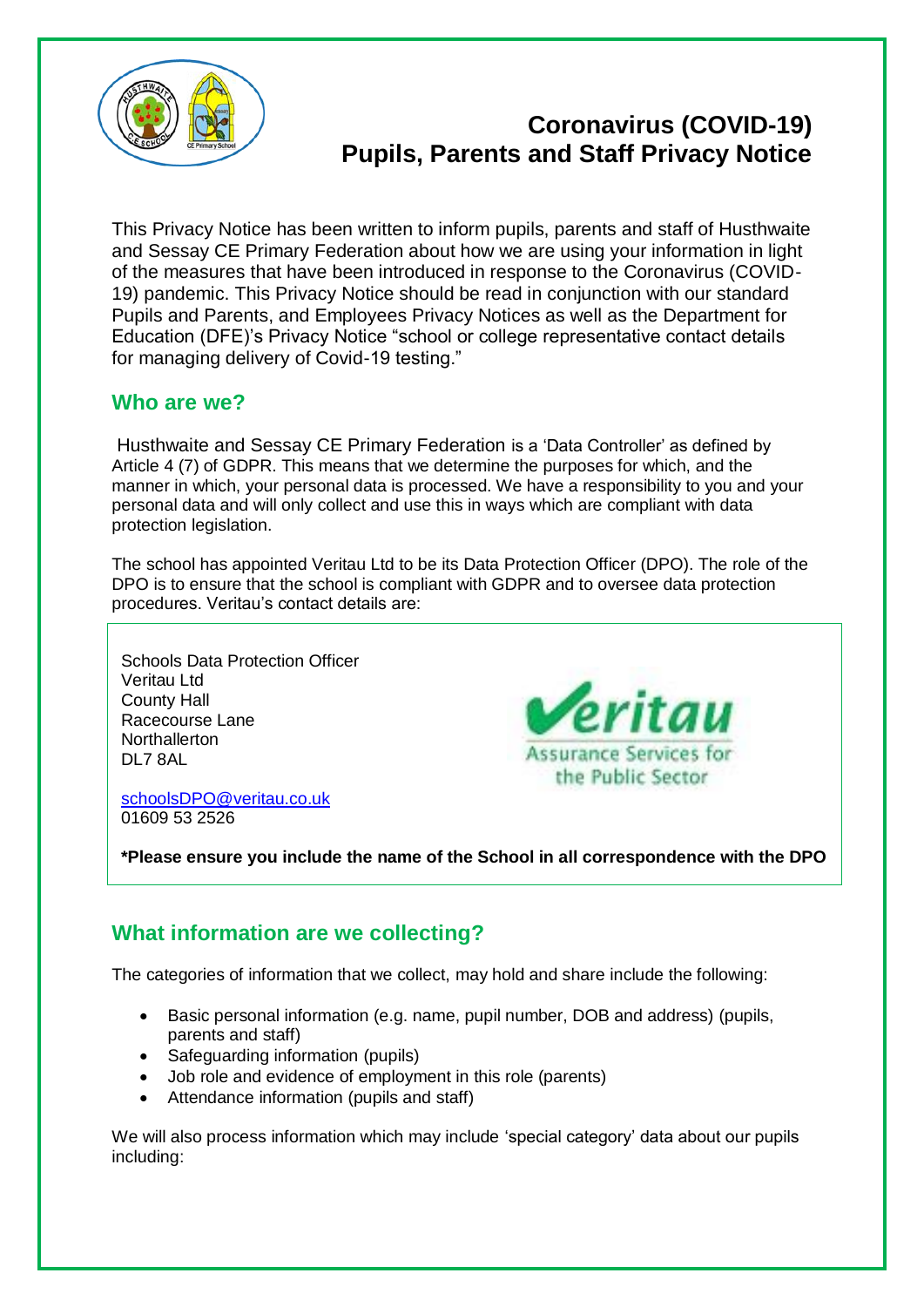- Information which identifies children that are 'vulnerable' (those who have a social worker, such as children in the care of the Local Authority and those children and young people up to the age of 25 with education, health and care (EHC) plans)
- Relevant medical information (pupils and staff).

#### **Why do we process your personal data?**

We are processing this information to facilitate the provision of care for vulnerable children and the children of critical workers.

This involves:

- Processing pupil information to facilitate their learning and meet any care requirements that they have.
- Processing parents' employment information to confirm their status as a critical worker.
- Processing the information of staff members who have been redeployed in order to meet resourcing needs.

Any personal data that we process about our pupils and parents for these purposes is done so in accordance with Article 6 and Article 9 of GDPR:

Article 6 (d) public task as supported by the Education Act 2002 for maintained schools (Section 175) or Non Maintained Schools Regulations 1999 for non-maintained schools (Section 3).

Article 9.2(i) of GDPR, where it is in the public interest on Public Health Grounds. This data is processed under the obligations set out in Public Health legislation (Regulations 3(1) and (4) of the Health Service (Control of Patient Information) Regulations 2002 (COPI)) which allows the sharing of data for COVID related purposes and where it is carried out by [a health care professional OR someone who owes an equivalent duty of confidentiality to that data].

Please refer to our standard Pupils and Parents and Employees Privacy Notices for further information about the lawful basis we rely upon to process your data.

# **Who do we obtain your information from?**

Much of the information we process will be obtained directly from you. We will also process information received from:

- Department for Education (DfE)
- Local Education Authority. If your child is attending our Federation of Schools as a result of the COVID-19 pandemic response and your child's previous school was in a neighbouring LEA, then we may need to obtain information from this LEA.
- Previous schools attended

#### **Who do we share your personal data with?**

We are obliged to share attendance data with the Department for Education during this time. The following information will be shared:

1. The names of all children who are in attendance on each day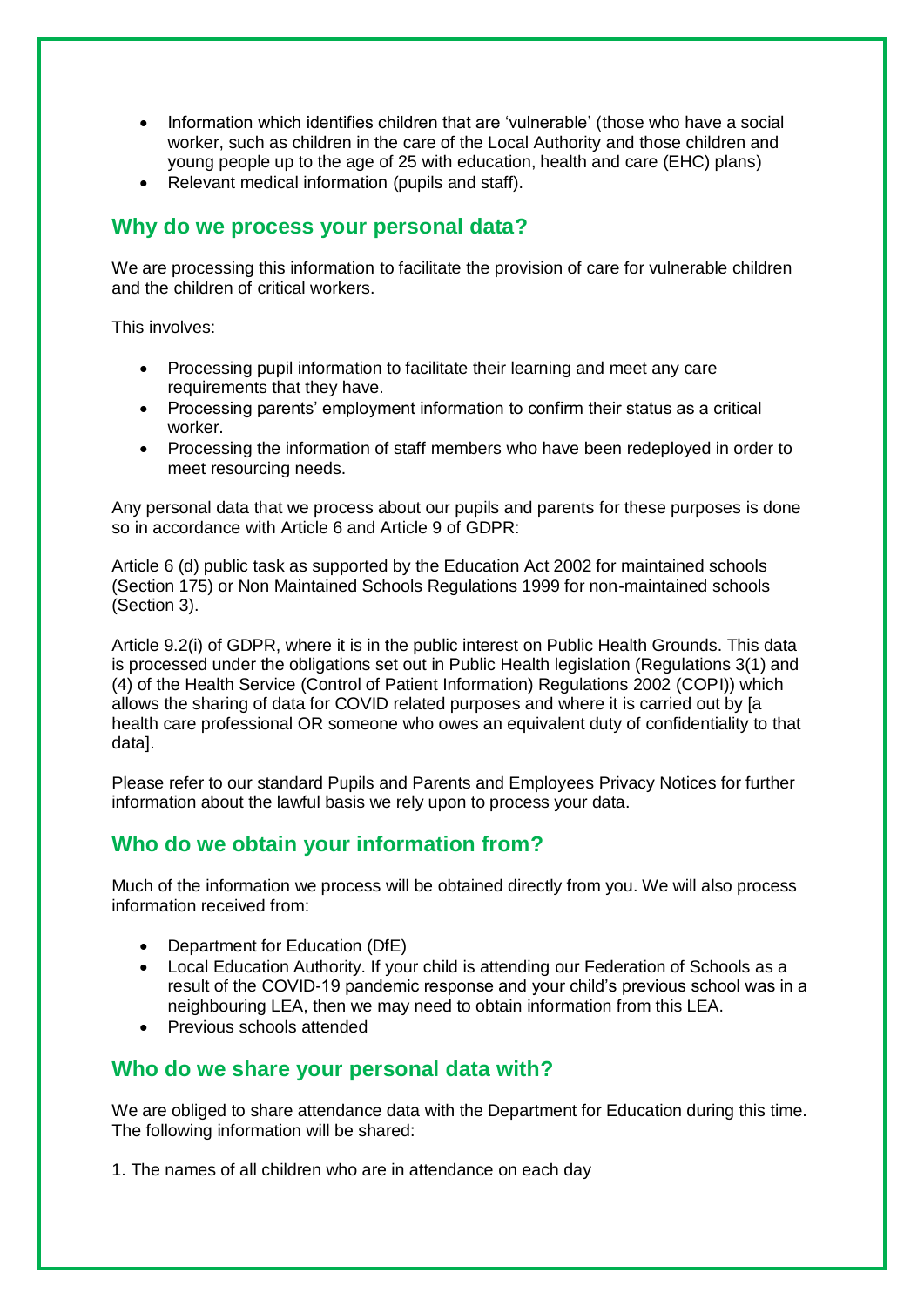2. If the child is not enrolled at your school, the name of the school where the child is enrolled

3. Whether the child is present on each day

4. Whether the child has parents who are critical workers

5. If the child is vulnerable e.g. they have on an education health and care plan (EHCP), have a social worker (CiN), or are looked after children

6. If the child is on an EHCP

7. If the child has a social worker

8. The time the child arrived into the school

9. The time the child left the school

10. The number of children or staff members that are ill, isolating, shielding and whether there is a suspected or confirmed case of COVID-19.

11. The number of children or staff members who have been asked to self-isolate by the NHS Test and Trace system.

12. The number of children or staff members living with a clinically extremely vulnerable person.

We may also be required to share information with neighbouring Local Education Authorities if your child is attending our Federation as a result of the COVID-19 pandemic response and your child's previous school was in a neighbouring LEA.

For further details about who we share information with, please see our full Pupil and Parents and Employees Privacy Notices.

#### **How long do we keep your personal data for?**

We will only retain your data for as long as it is necessary to do so. In respect of parents, we will not retain a copy of the evidence that you provide to us to prove that you are a critical worker.

For further details about retention of your data, please refer to our full Pupils and Parents and Employees Privacy Notices.

## **What rights do you have over your data?**

Under GDPR data subjects have the following rights in relation to the processing of their personal data:

- to be informed about how we process your personal data. This notice fulfils this obligation
- to request access to your personal data that we hold, and be provided with a copy of it
- to request that your personal data is amended if inaccurate or incomplete
- to request that your personal data is erased where there is no compelling reason for its continued processing
- to request that the processing of your personal data is restricted
- to object to your personal data being processed

If you have any concerns about the way we have handled your personal data or would like any further information, then please contact our DPO on the address provided above.

If we cannot resolve your concerns you may also complain to the Information Commissioner's Office (the Data Protection Regulator) about the way in which the school has handled your personal data. You can do so by contacting: